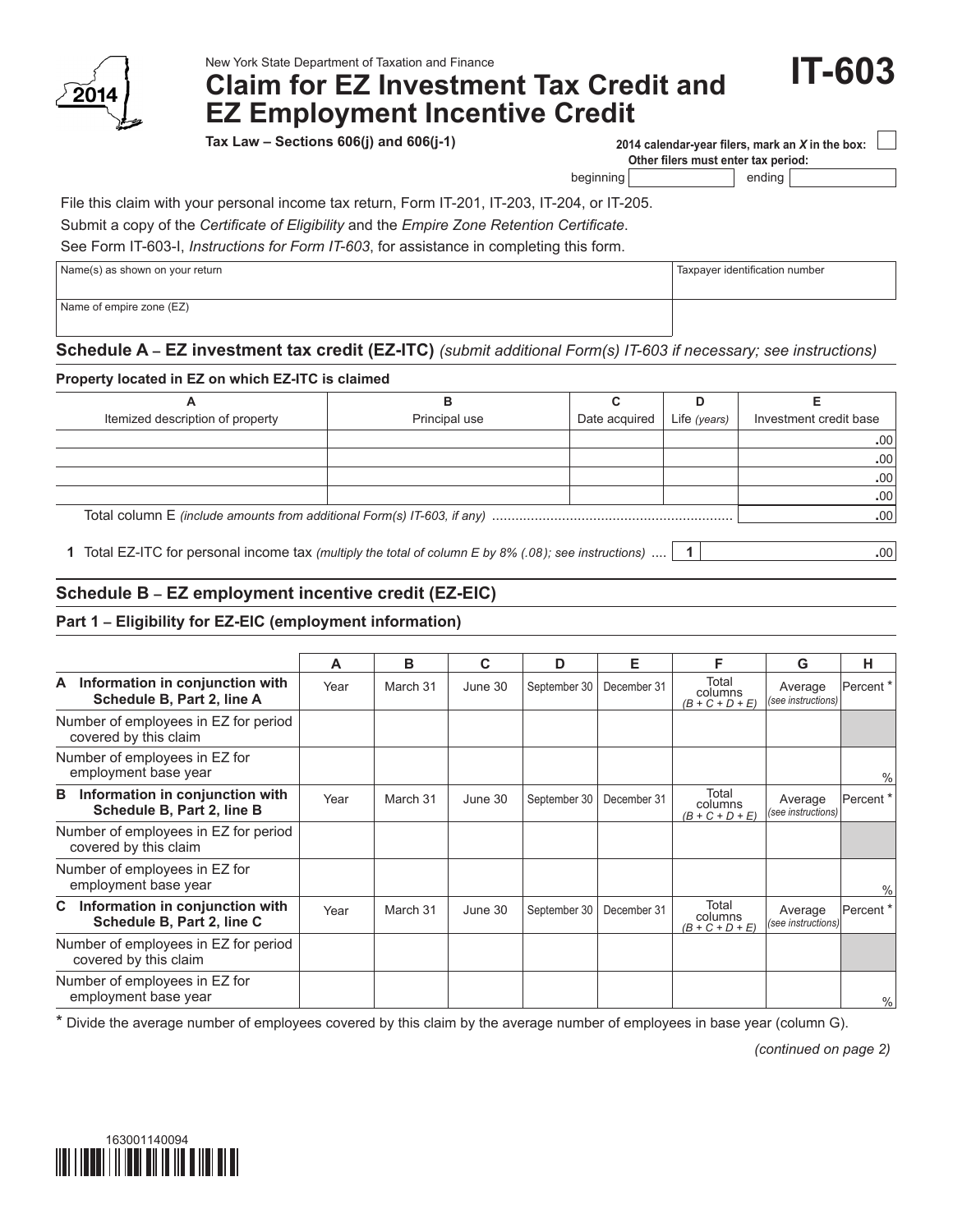#### **Schedule B – EZ employment incentive credit (EZ-EIC)** *(continued)*

**2** Enter amount from **line 1**on page 1 ............................................................................................. **2 .**00

| Part 2 – Computation of EZ-EIC          |                           |                                      |
|-----------------------------------------|---------------------------|--------------------------------------|
| Α                                       | в                         |                                      |
| Tax year in which EZ-ITC<br>was allowed | Amount of original EZ-ITC | EZ-EIC<br>(multiply column B by 30%) |
| А                                       | .00                       | .00                                  |
| В                                       | .00                       | .00                                  |
| C.                                      | .00                       | .00                                  |
|                                         |                           |                                      |
|                                         |                           | .00                                  |

#### **Schedule C – Partnership, S corporation, and estate and trust information** *(see instructions)*

If you were a partner in a partnership, a shareholder of a New York S corporation, or a beneficiary of an estate or trust and received a share of the EZ-ITC or EZ-EIC from that entity, complete the following information for each partnership, S corporation, or estate or trust. For *Type*, enter *P* for partnership, *S* for S corporation, or *ET* for estate or trust.

**4** EZ-ITC and EZ-EIC for the current year *(add lines 2 and 3; see instructions)* .................................. **4 .**00

| Name | Type | Employer ID number |
|------|------|--------------------|
|      |      |                    |
|      |      |                    |
|      |      |                    |
|      |      |                    |
|      |      |                    |

#### **Schedule D – Partner's, shareholder's, or beneficiary's share of credit** *(see instructions)*

| <b>Partner</b><br>5.      |    |                                                         |   |      |
|---------------------------|----|---------------------------------------------------------|---|------|
|                           |    | Enter your share of the credit from your partnership    |   | .00  |
| S corporation shareholder | 6. | Enter your share of the credit from your S corporation  | 6 | .00  |
|                           |    |                                                         |   |      |
| <b>Beneficiary</b>        |    | Enter your share of the credit from the estate or trust |   | .00  |
|                           |    |                                                         |   |      |
|                           |    |                                                         | 8 | .00. |

**Fiduciaries** (that are also a partner, a shareholder, or beneficiary of another entity): Include

the line 8 total in the *Totals* line of Schedule E, column C on page 3.

**All others:** Enter the line 8 amount on Schedule G, line 15.

*(continued on page 3)*

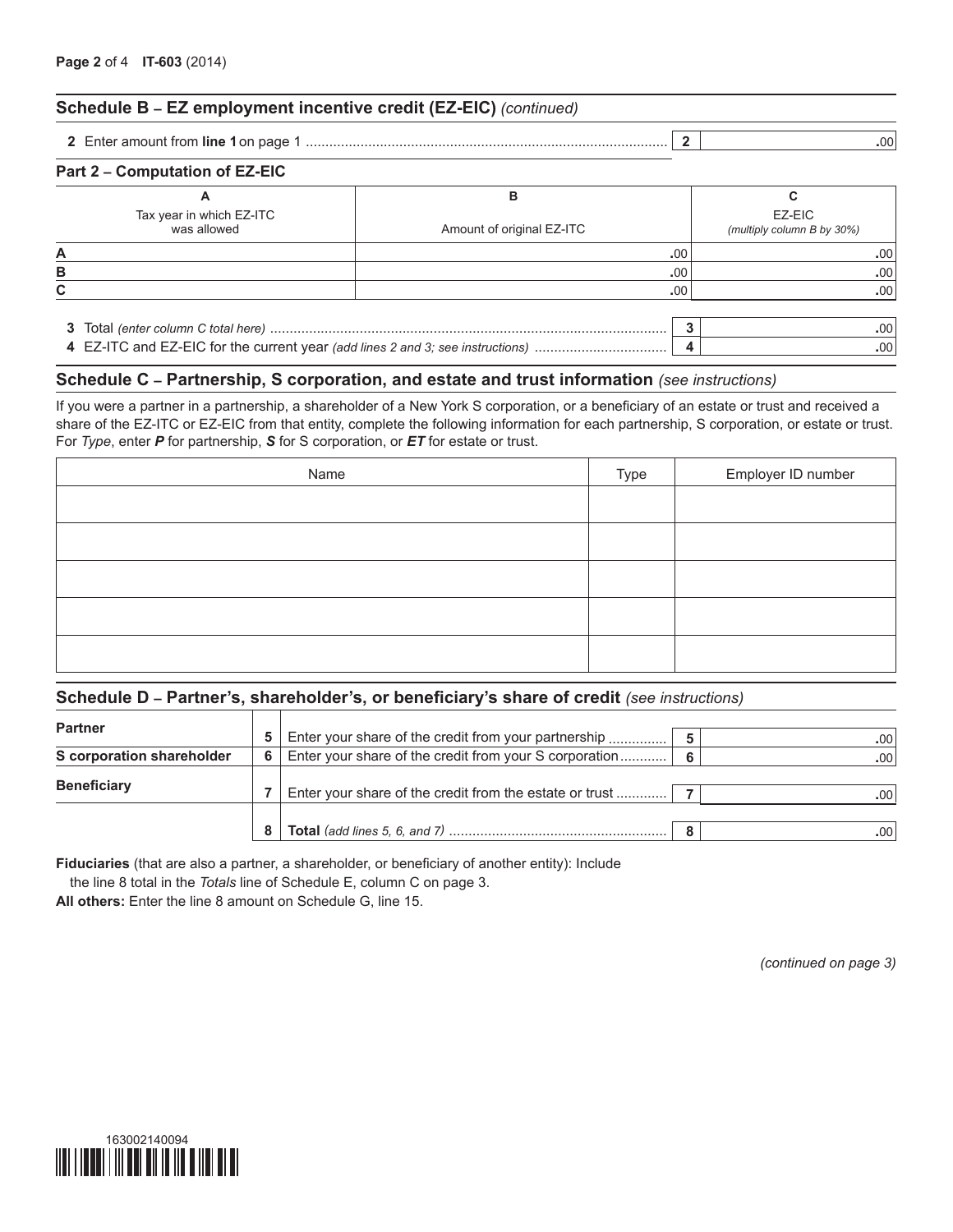#### **Schedule E – Beneficiary's and fiduciary's share of credit and recapture of credit**

| A<br>Beneficiary's name<br>(same as on Form IT-205,<br>Schedule C) | в<br>Identifying number | C<br>Share of EZ-ITC and EZ-EIC | D<br>Share of<br>recapture of<br>credit |
|--------------------------------------------------------------------|-------------------------|---------------------------------|-----------------------------------------|
| Totals                                                             |                         | .00                             | .00                                     |
|                                                                    |                         | .00                             | .00                                     |
|                                                                    |                         | .00                             | .00.                                    |
| Fiduciary                                                          |                         | .00.                            | .00                                     |

# **Schedule F – Computation of recapture of EZ-ITC and EZ-EIC**

| A                       | в                |                                          | D                | Е                          |                            | G                                       | н                                   |                                            |
|-------------------------|------------------|------------------------------------------|------------------|----------------------------|----------------------------|-----------------------------------------|-------------------------------------|--------------------------------------------|
| Description of property | Date<br>acquired | Date<br>property<br>ceased to<br>qualify | Life<br>(months) | Unused<br>life<br>(months) | Percentage<br>$(E \div D)$ | EZ-ITC<br>allowed<br>(see instructions) | Recaptured EZ-ITC<br>$(F \times G)$ | Recaptured<br>EZ-EIC<br>(see instructions) |
|                         |                  |                                          |                  |                            |                            | .00                                     | .00                                 | .00 <sub>1</sub>                           |
|                         |                  |                                          |                  |                            |                            | .00                                     | .00                                 | .00                                        |
|                         |                  |                                          |                  |                            |                            | .00                                     | .00                                 | .00                                        |
|                         |                  |                                          |                  |                            |                            | .00                                     | .00                                 | .00 <sub>1</sub>                           |
|                         |                  |                                          |                  |                            |                            | .00                                     | .00                                 | .00                                        |
|                         |                  |                                          |                  |                            |                            | .00                                     | .00                                 | .001                                       |
|                         |                  |                                          |                  |                            |                            |                                         | .00                                 |                                            |
|                         |                  |                                          |                  |                            |                            | 10                                      |                                     | .00 <sub>1</sub>                           |
|                         |                  |                                          |                  |                            |                            | 11                                      | .00.                                |                                            |

| 12 Partners in a partnership, shareholders of an S corporation, or beneficiaries of an estate     |    |                  |  |  |  |  |  |
|---------------------------------------------------------------------------------------------------|----|------------------|--|--|--|--|--|
|                                                                                                   |    | .00 <sub>1</sub> |  |  |  |  |  |
|                                                                                                   | 13 | .00              |  |  |  |  |  |
| <b>Fiduciaries:</b> Include the line 13 amount in the <i>Totals</i> line of Schedule E, column D. |    |                  |  |  |  |  |  |
| All others $F_{\text{in}}$ the the Box $40$ correspondent Box $00$                                |    |                  |  |  |  |  |  |

**All others:** Enter the line 13 amount on line 20.

*(continued on page 4)*